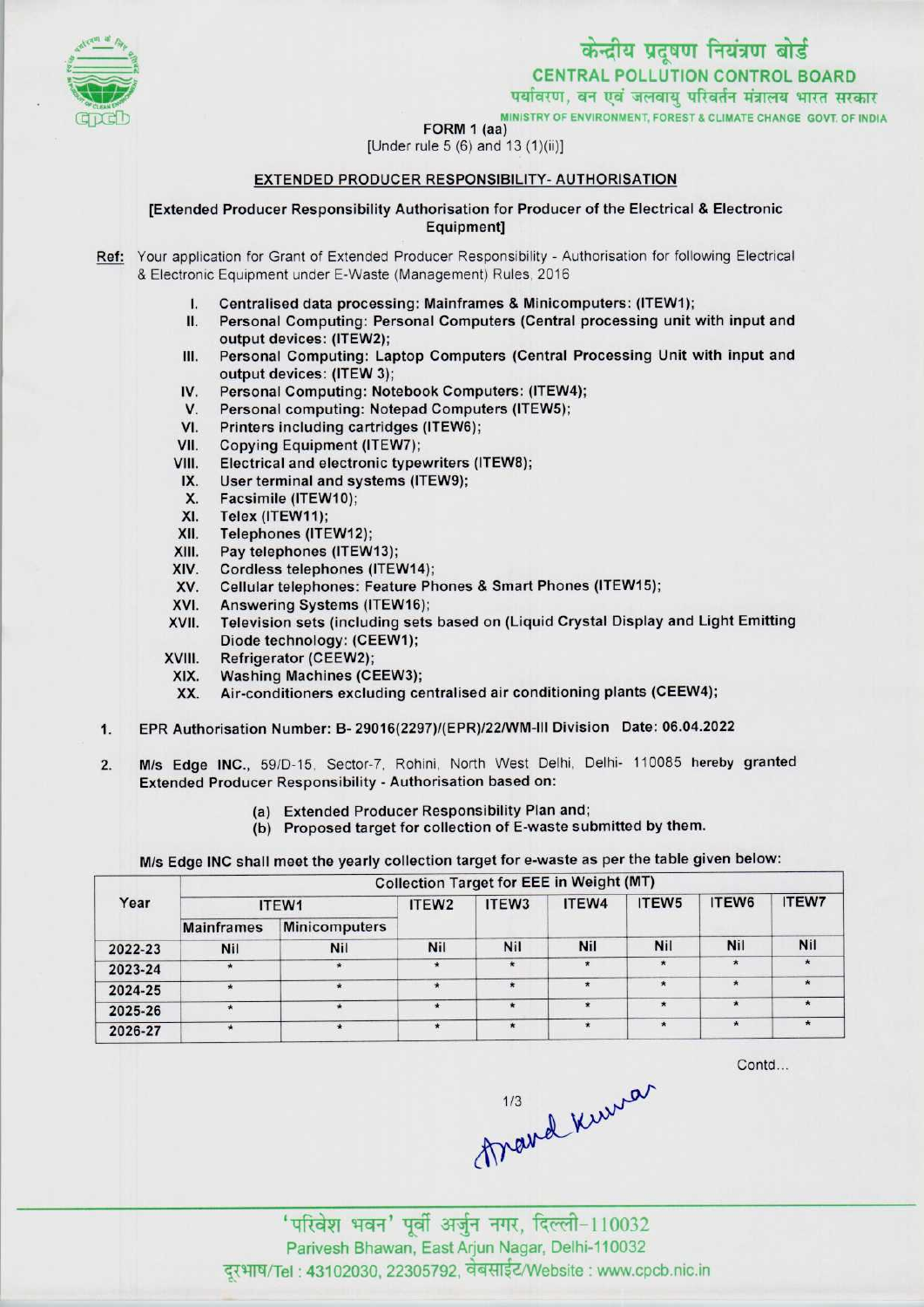

| Year    | From pre page<br><b>Collection Target for EEE in Weight (MT)</b> |            |         |            |         |            |                |                          |                               |  |  |
|---------|------------------------------------------------------------------|------------|---------|------------|---------|------------|----------------|--------------------------|-------------------------------|--|--|
|         | ITEW8                                                            | ITEW9      | ITEW10  | ITEW11     | ITEW12  | ITEW13     | ITEW14         | ITEW15                   |                               |  |  |
|         |                                                                  |            |         |            |         |            |                | Feature<br><b>Phones</b> | <b>Smart</b><br><b>Phones</b> |  |  |
| 2022-23 | Nil                                                              | <b>Nil</b> | Nil     | <b>Nil</b> | Nil     | <b>Nil</b> | <b>Nil</b>     |                          |                               |  |  |
| 2023-24 | $\star$                                                          | $\star$    | $\star$ | $\star$    | $\star$ | $\star$    | $\star$        | 0.0175                   | <b>Nil</b>                    |  |  |
| 2024-25 | $\star$                                                          | $\star$    |         |            |         |            |                | $\star$                  | $\star$                       |  |  |
|         |                                                                  |            | $\star$ | $\star$    | $\star$ | $\star$    | $\star$        | $\star$                  | $\star$                       |  |  |
| 2025-26 | $\star$                                                          | $\star$    | $\star$ | $\star$    | $\star$ | $\ast$     | $\star$<br>-97 | $\star$                  | $\star$                       |  |  |
| 2026-27 | $\star$                                                          | $\star$    | $\star$ | $\star$    | $\star$ | $\star$    | $\star$        | $\star$                  | $\star$                       |  |  |

| Year    |            | <b>Collection Target for EEE in Weight (MT)</b> |                   |                   |            |  |  |
|---------|------------|-------------------------------------------------|-------------------|-------------------|------------|--|--|
|         | ITEW16     | CEEW <sub>1</sub>                               | CEEW <sub>2</sub> | CEEW <sub>3</sub> | CEEW4      |  |  |
| 2022-23 | <b>Nil</b> | 0.686                                           | <b>Nil</b>        | <b>Nil</b>        |            |  |  |
| 2023-24 |            |                                                 |                   |                   | <b>Nil</b> |  |  |
| 2024-25 |            |                                                 |                   |                   |            |  |  |
| 2025-26 |            |                                                 |                   |                   |            |  |  |
| 2026-27 |            |                                                 |                   |                   |            |  |  |

--<br>\*Collection target will be fixed after submission of sales data.

## 3. The Authorisation shall be valid for a period of five (5) years from date of issue with following conditions:

- i. You shall strictly follow the approved Extended Producer Responsibility plan, a copy of which is enclosed herewith as Enclosure-I;
- ii. You shall ensure that collection mechanism or collection Centres are set up or designated as per the details given in the Extended Producer Responsibility plan and that shall be completed before the proposed dates if any in the EPR Plan (list of collection Centres and the toll free numbers for reverse logistics enclosed);
- iii. You shall ensure that all the collected e-waste is channelized to your PRO M/s Eco fly Recycling Pvt Ltd. and records shall be maintained at recycler/dismantler and your end;
- iv. You shall maintain records, in Form-2 of these Rules, of e-waste and make such records available for scrutiny by Central Pollution Control Board;
- v. You shall file annual returns in Form-3 to the Central Pollution Control Board on or before 30th day of June following the financial year to which that returns relates.

## vi. General Terms & Conditions of the Authorisation:

- a.The authorisation shall comply with provisions of the Environment (Protection) Act, <sup>1986</sup> and the E-waste (Management) Rules,2016 made there under;
- b.The authorisation or its renewal shall be produced for inspection at the request of an officer authorised by the Central Pollution Control Board;
- c.Any change in the approved Extended Producer Responsibility plan should be informed to Central Pollution Control Board within 15 days on which decision shall be communicated by Central Pollution Control Board within sixty days;
- d.It is the duty of the authorised person to take prior permission of the Central Pollution Control Board to close down any collection centre/points or any other facility which are part of the EPR plan;

mand knowan

Contd...